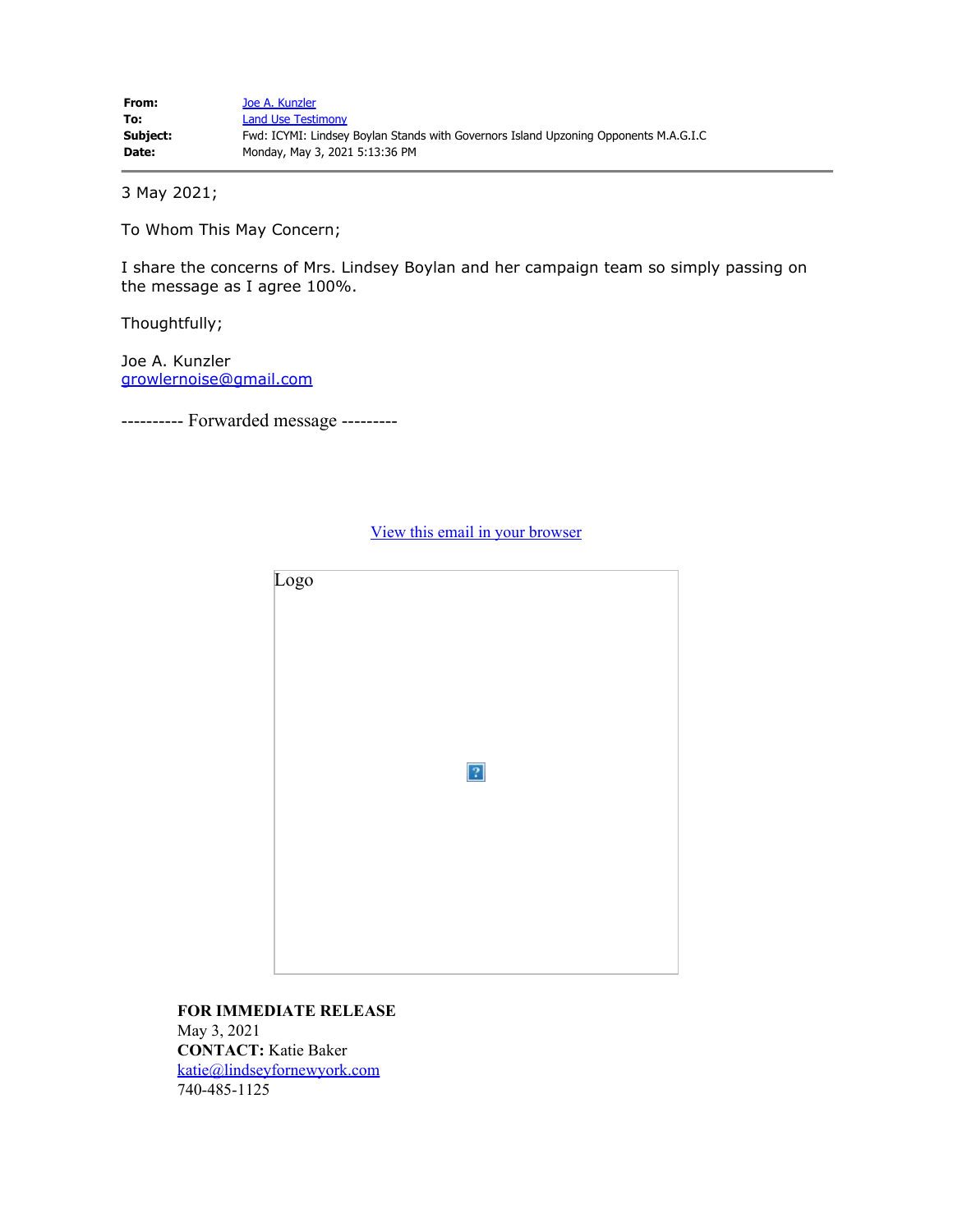## **ICYMI: Lindsey Boylan Stands with Governors Island Upzoning Opponents M.A.G.I.C**

In case you missed it, Lindsey Boylan, a career urban planner and progressive Democrat running for Manhattan Borough President, yesterday addressed the Metro Area Governors Island Coalition (M.A.G.I.C) as the group launched an informal walking tour of the island. Highlights from Boylan's remarks can be viewed on Twitter **[HERE](https://lindseyfornewyork.us7.list-manage.com/track/click?u=adc514a0b86d43f253714a168&id=9575f45023&e=9c86c6b05d).**



As noted by M.A.G.I.C., under the currently proposed Governors Island rezoning, an incredibly unique green urban refuge in NYC will essentially become a backyard for a massive corporate-style facility being marketed as a climate change research center – fundamentally [altering the psychological experience of the island](https://lindseyfornewyork.us7.list-manage.com/track/click?u=adc514a0b86d43f253714a168&id=a9265baa54&e=9c86c6b05d). Boylan has previously [testified against the upzoning](https://lindseyfornewyork.us7.list-manage.com/track/click?u=adc514a0b86d43f253714a168&id=e670bf9c9f&e=9c86c6b05d). New York City Council's Land Use Committee is slated to vote on the proposal May 11.

M.A.G.I.C. has proposed the [Alternative South Island Visualization](https://lindseyfornewyork.us7.list-manage.com/track/click?u=adc514a0b86d43f253714a168&id=9dad7185bb&e=9c86c6b05d), which does not essentially privatize the island's much-needed open green space with out-of-scale high-rise high-density development.

**###**

## **ABOUT LINDSEY BOYLAN**

Lindsey Boylan has spent nearly a decade applying bold progressive ideas to the real problems facing the State of New York and New York City. The most progressive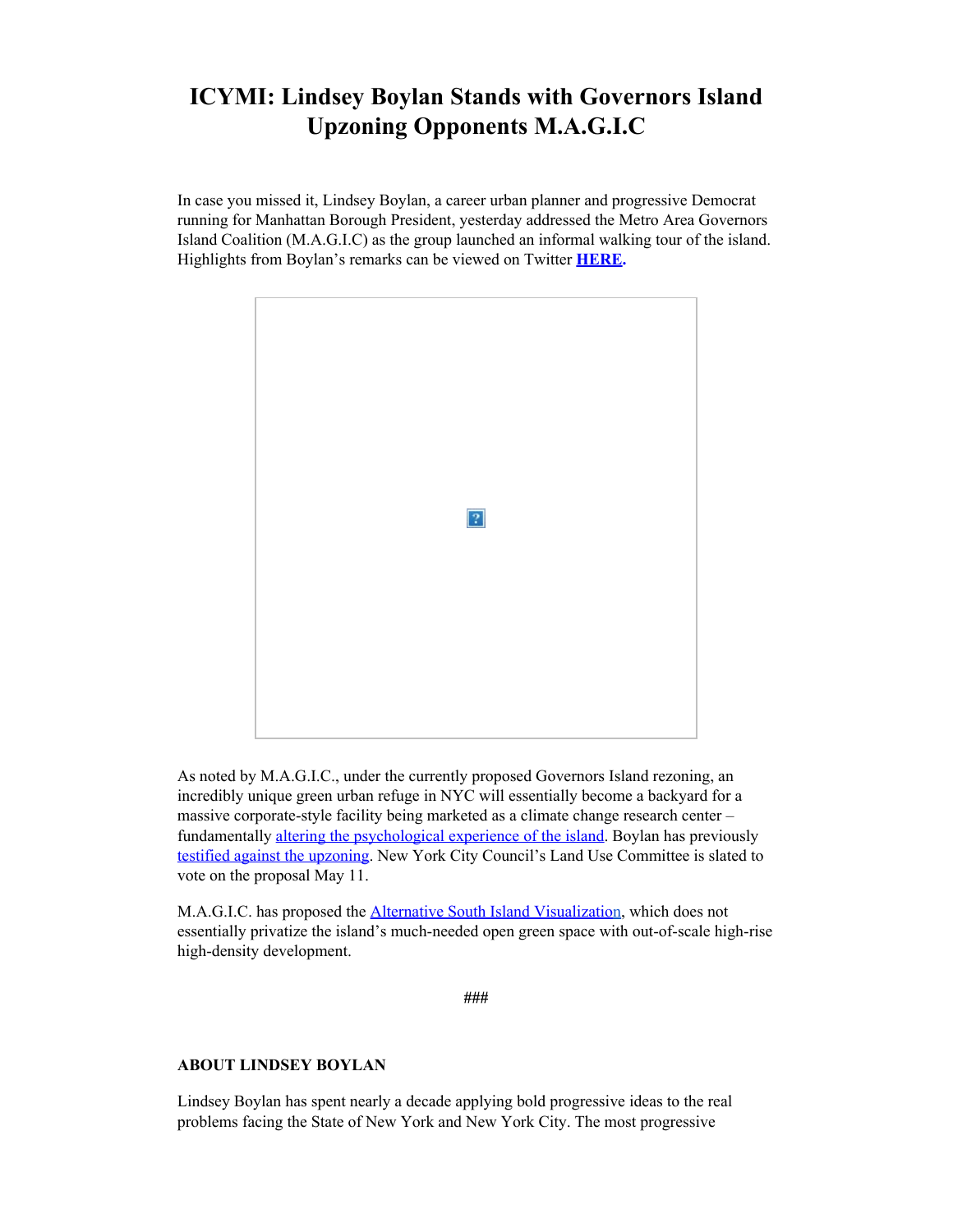candidate in the race, Lindsey previously served as deputy secretary for Economic Development and Housing for the State of New York, where she oversaw the state's chief economic development agency. During her time in government, Lindsey secured millions of dollars for underfunded public housing, led the state's efforts to provide assistance for the people of Puerto Rico after Hurricane Maria, and pushed to enact a \$15 minimum wage and Paid Family Leave policy for New Yorkers.

She received her undergraduate degree from Wellesley College and her MBA from Columbia University, and is committed to fighting for gender justice and to ensure that all New Yorkers have access to opportunity and prosperity. A proud working mom, Lindsey is raising her daughter Vivienne together with her husband, LeRoy.

Learn more at **lindseyfornewyork.com**.



*Copyright (C) 2021 Lindsey for Manhattan. All rights reserved.*

You are receiving this email because you opted in via our website.

Lindsey for Manhattan 511 Avenue of the Americas # 4067 New York, NY 10011-8436

[Add us to your address book](https://lindseyfornewyork.us7.list-manage.com/vcard?u=adc514a0b86d43f253714a168&id=a6a0606f57)

[Update Preferences](https://lindseyfornewyork.us7.list-manage.com/profile?u=adc514a0b86d43f253714a168&id=a6a0606f57&e=9c86c6b05d&c=62a95564f3) | [Unsubscribe](https://lindseyfornewyork.us7.list-manage.com/unsubscribe?u=adc514a0b86d43f253714a168&id=a6a0606f57&e=9c86c6b05d&c=62a95564f3)